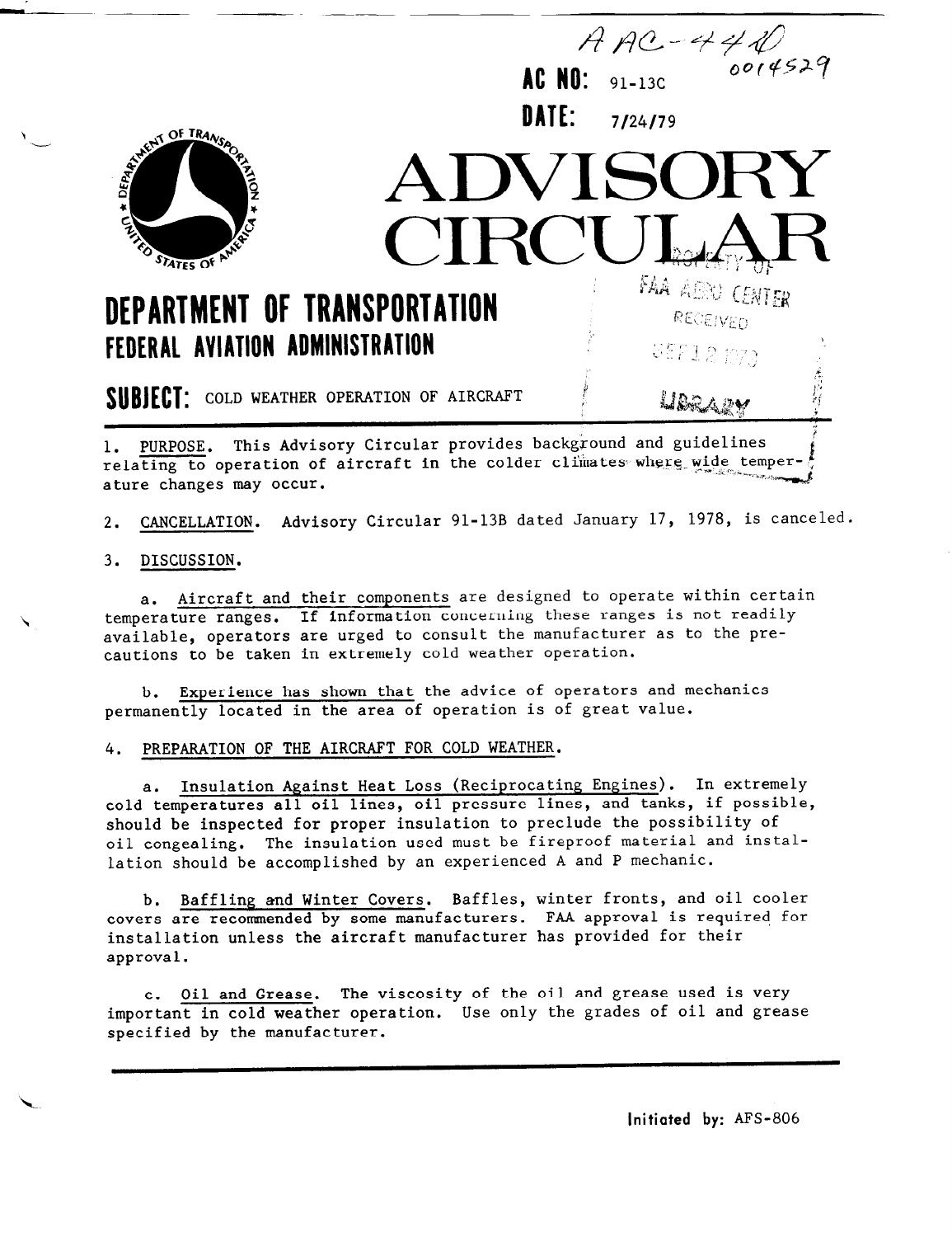$\checkmark$ 

a. Oil Breather (Reciprocating Engines). The crankcase breather requires special consideration when preparing for cold weather. Frozen breather lines can create numerous problems. When crankcase vapors cool, they may condense in the breather line and subsequently freeze it closed. Special care is recommended during the preflight to assure that the breather system is free of ice. If modification of the system is necessary, be certain that it is FAA approved.

e. Hose Clamps, Hoses, Hydraulic Fittings, and Seals. An important phase of cold weather preparation is to inspect all hose lines, flexible tubing, and seals for deterioration. After replacing unserviceable components, be certain that all clamps and fittings are properly torqued to the manufacturer's cold weather specifications.

f. Cabin Heater. Many aircraft are equipped with cabin heater shrouds which enclose the muffler or portions of the exhaust system. It is imperative that a thorough inspection of the heater system be made to eliminate the possibility of carbon monoxide entering the cockpit or cabin. Each year, a number of accident investigations have revealed that carbon monoxide was a probable cause of the accident.

g. Control Cables. Because of contraction and expansion caused by tempera ture changes, control cables should be properly adjusted to the aircraft manufacturer's specifications.

h. Oil Pressure Controlled Propellers. Propeller control difficulties can be encountered due to congealed oil. The installation of a recirculating oil system for the propeller and feathering system has proven helpful in the extremely cold climates. Caution should be taken when intentionally feathering propellers for training purposes, to assure that the propeller is unfeathered before the oil in the system becomes congealed.

i. Care of Batteries. Both dry cell and wet cell batteries require some special consideration during cold weather.

(1) Wet cell. If the airplane must be parked outside, wet cell batteries should be kept fully charged or removed from the aircraft to prevent loss of power caused by cold temperatures and to guard against battery freezing.

(2) Dry cell. Dry cells are usually associated with aircraft in only two applications; i.e., emergency lights and/or portable radios, including emergency locator transmitters. Manufacturer recommended batteries for this type equipment are resistant to power loss by freezing.

j. Wheel Wells and Wheel Pants. During thawing conditions, mud and slush can be thrown into wheel wells during taxiing and takeoff. If it then freezes during flight, this mud and slush could create landing gear operational problems. The practice of recycling the gear after a takeoff can be used as a preventive procedure. However, the safest procedure is to avoid these surface

 $\overline{2}$  Particular  $\overline{2}$  Particular  $\overline{2}$  Particular  $\overline{2}$  Particular  $\overline{2}$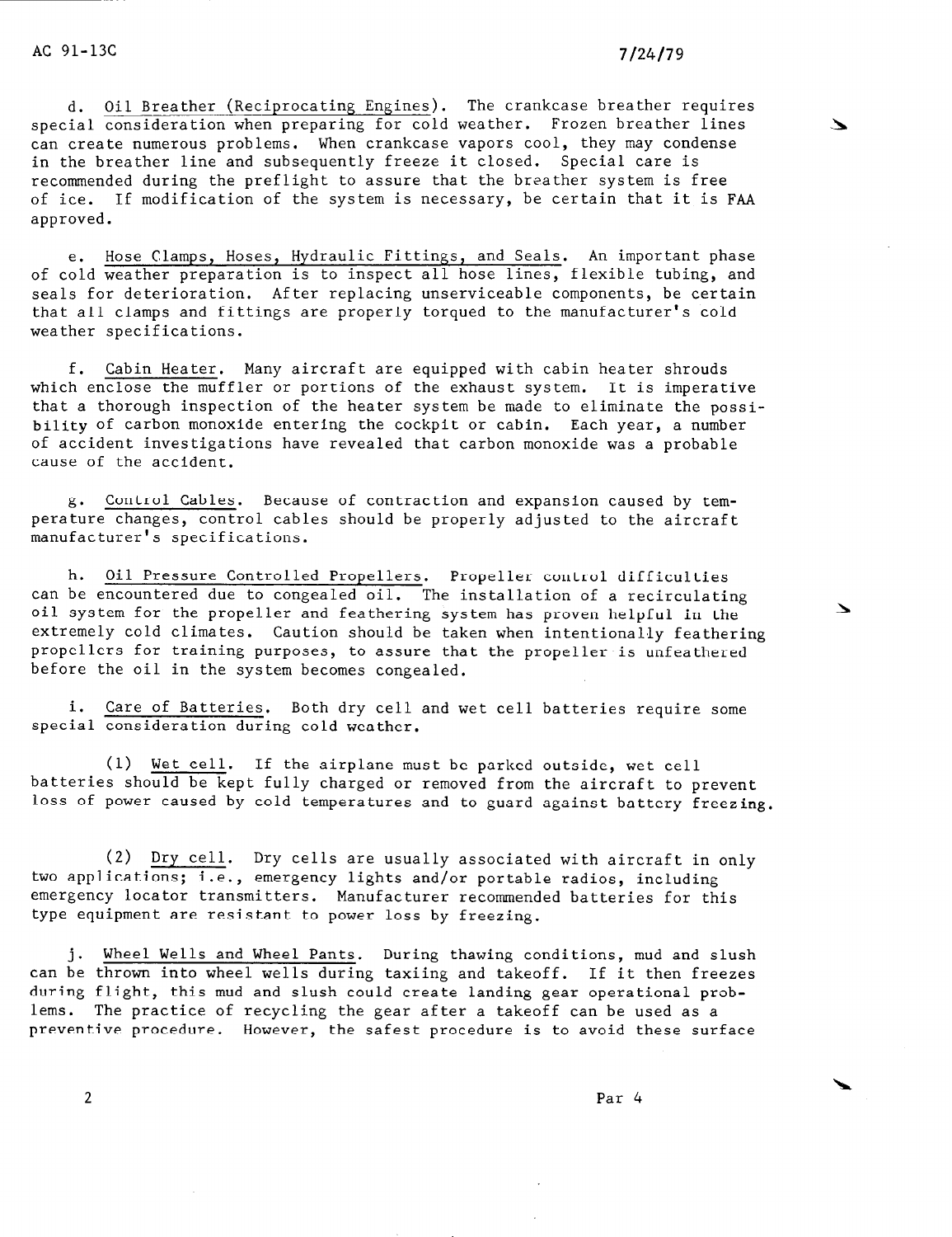conditions with retractable gear aircraft. It is recommended that wheel pants be removed from fixed-gear aircraft to prevent the possibility of frozen substance locking the wheels or brakes.

5. OPERATION OF THE AIRCRAFT.

a. Preflight Inspection. A thorough preflight inspection is extra important in temperature extremes. At extremely low temperatures, the urge to hurry the preflight of aircraft and equipment is natural, particularly when the aircraft is outside and adverse weather conditions exist. This is the very time to run the most thorough preflight inspection.

(1) Fuel contamination. Fuel contamination is always a possibility in cold weather. Modern fuel pumping facilities are generally equipped with good filtration equipment and the oil companies attempt to deliver pure fuel to your aircraft. However, even with the best fuel and precautions, if your aircraft is warm when parked with half-empty tanks, cold temperatures will condense water in the tanks.

(2) Fueling facilities. Another hazard in cold climates is the danger of fueling from makeshift fueling facilities. Fuel drums or "case gas," even if refinery sealed, may contain rust and somehow contaminants may find their way into the fuel. Cases are on record of fuel being delivered in unidentified containers which was not aviation fuel. As a precaution, we suggest:

/ (i) Always use fuel from modern fueling facilities and fill your tanks as soon as possible after landing.

(ii) Be sure the fuel being delivered is the correct grade of aviation fuel for your engine.

(iii) If a fuel source other than (i) is used, be sure to filter the fuel as it goes into your tanks. Note: A funnel with a chamois skin is not a filter. Once saturated, a chamois will not remove water. There are many good commercial filters available.

(iv) Special precautions and filtering are necessary with kerosene and other gas turbine fuels. Manufacturers can supply full details on handling these fuels.

(3) Aircraft fuel filters and sumps. Fuel filters and sumps (including each tank sump) should be equipped with quick drains. Sufficient fuel should be drawn off into a transparent container to see if the fuel is free of contaminants. Drain all of the fuel sumps on the aircraft, including individual tank sumps. Extra care should be taken during changes in temperature, particularly when it nears the freezing level. Ice in the tanks may turn to water as the temperature rises, and pass through the filter into the carburetor or fuel controller causing the engine to stop. During freeze-up in the fall, water can freeze in lines and filters--causing stoppage and fuel leaks.

 $\mathcal{L}$  3  $\mathcal{L}$  3  $\mathcal{L}$  3  $\mathcal{L}$  4  $\mathcal{L}$  3  $\mathcal{L}$  4  $\mathcal{L}$  4  $\mathcal{L}$  4  $\mathcal{L}$  4  $\mathcal{L}$  4  $\mathcal{L}$  4  $\mathcal{L}$  4  $\mathcal{L}$  4  $\mathcal{L}$  4  $\mathcal{L}$  4  $\mathcal{L}$  4  $\mathcal{L}$  4  $\mathcal{L}$  4  $\mathcal{L}$  4  $\mathcal{L}$  4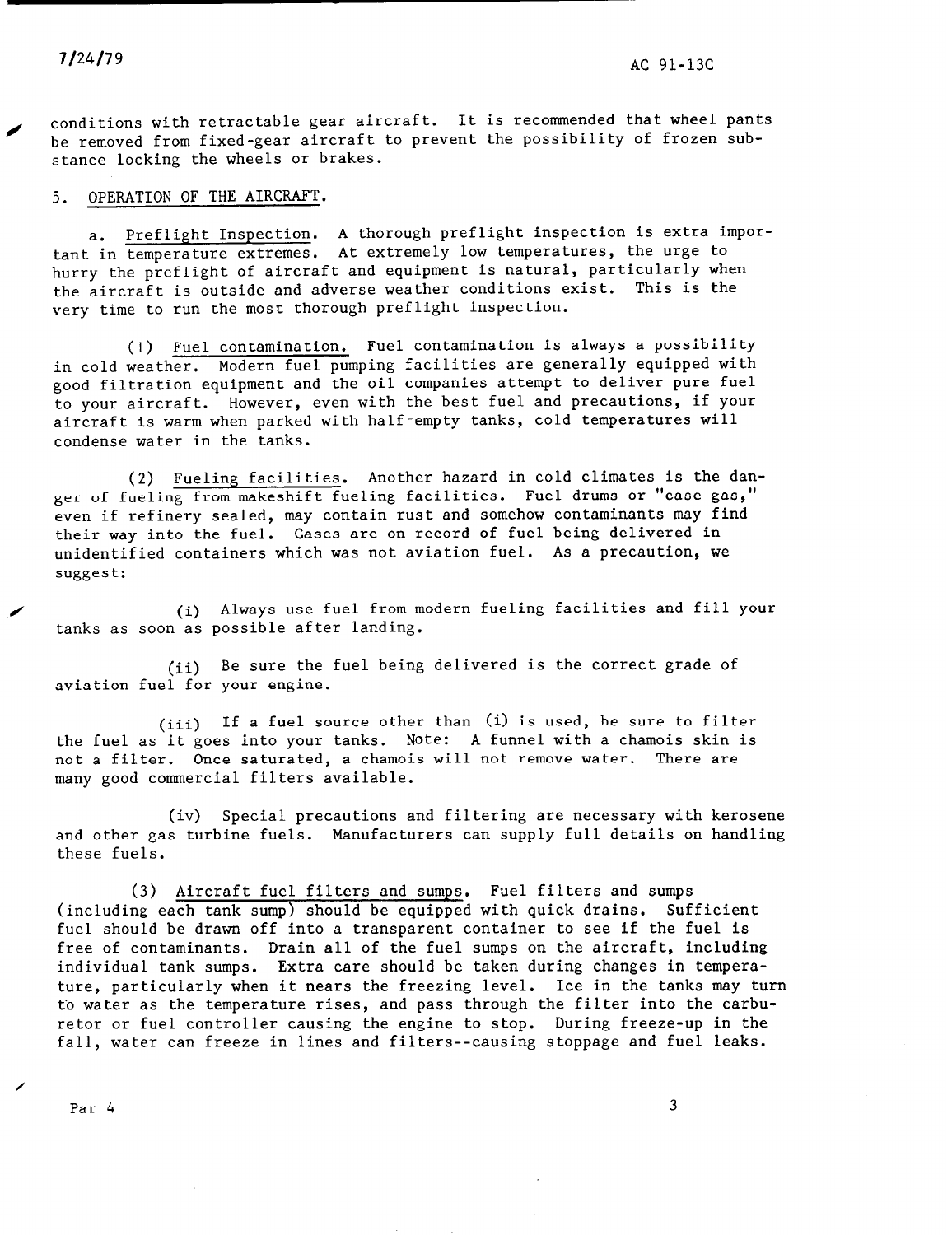(4) Aircraft preheat. Low temperatures may cause a change in the viscosity of engine oils, batteries may loose a high percentage of their effectiveness, and instruments may stick. Because of the above, preheat of engines as well as the cabin before starting is desirable in low temperatures. Extreme caution should be used in the preheat process to avoid fire. The following precautions are recommended: (Turbine engines use synthetic oils, therefore, (i) is also applicable for this type of equipment.)

(i) Preheat the aircraft by storing in a heated hangar, if possible.

(ii) Use only heaters that are in good condition and do not refuel the heater while it is operating.

(iii) During the heating process, do not leave the aircraft unattended and keep a fire extinguisher handy.

(iv) Do not place heat ducting so it will blow hot air directly on combustible parts of the aircraft; such as, upholstery, canvas engine covers or flexible fuel, oil, and hydraulic lines.

(v) When using a "fire pot" (salamander) for heating, it is suggested that wire mesh be inserted in the ducting between the pot and the engine to stop flaming pieces of carbon from entering the aircraft or engine compartment.

(5) Engine starts.

(i) In moderately cold weather, engines may be started without preheat. Particular care is recommended during this type of start. Oil is partially congealed and turning the engine with the starter or by hand is difficult.

(ii) There is a tendency to overprime, which washes down cylinder walls and possible scoring of the walls may result. This also results in poor compression and, consequently, causes hard starting. Aircraft fires have been started by overprime. It is good practice to have a fireguard handy during these starts.

(iii) Another cold start problem that plagues an unpreheated engine is icing over the sparkplug electrodes. When this happens an unpreneurum is  $\overline{\phantom{a}}$  fires a few revolutions and then quits. These has happens, we define bustion to cause some water in the cylinders but insufficient combustion to heat them up. This little bit of water condenses one insurrective compussion to Freezes to ice, and shorts them out. The only remedy is the spatial dependence of the spatial process to ice. heat source is available, the plugs should be removed from the engine and heated to the point where no more moisture is present.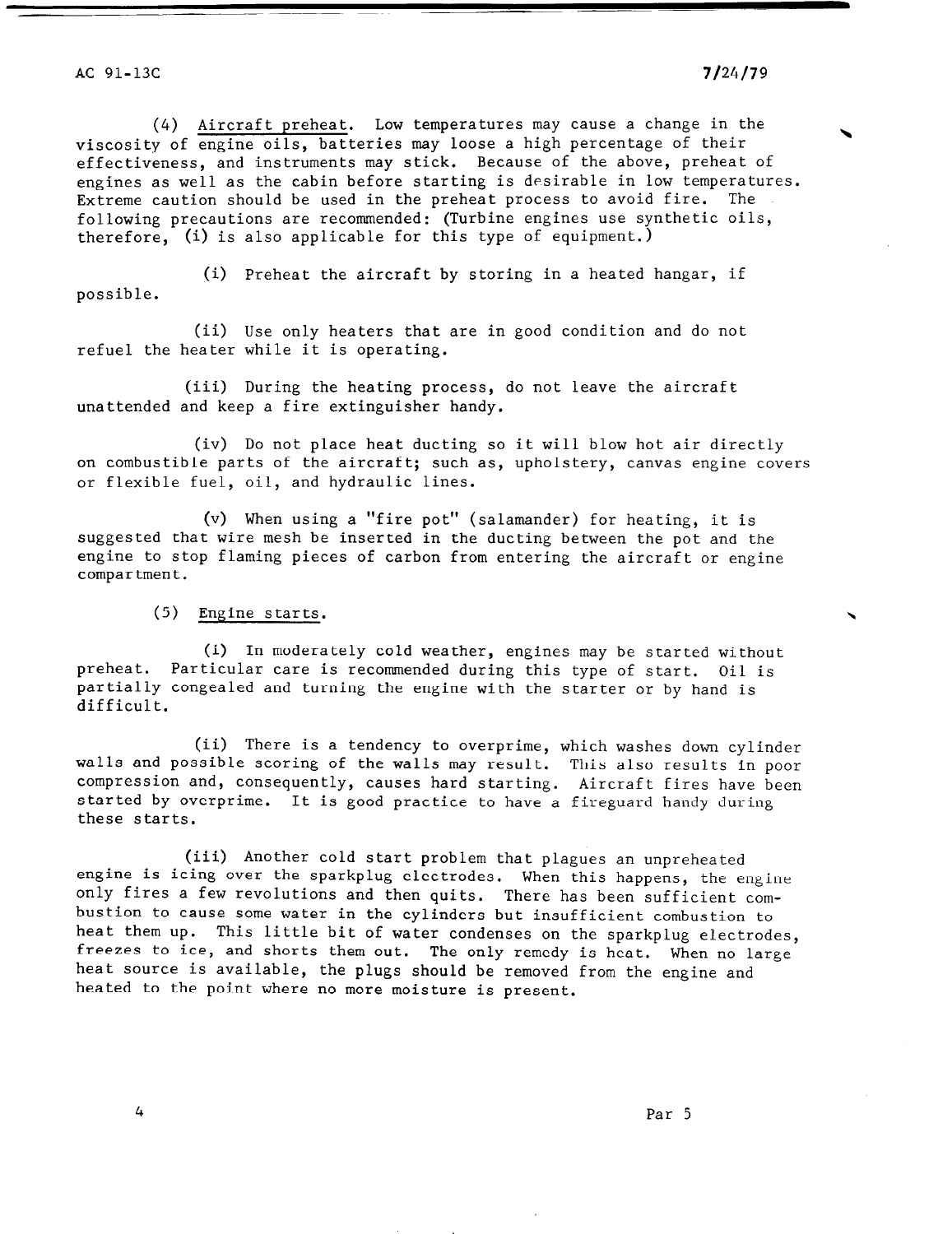(iv) Engines may quit during prolonged idling because sufficient heat is not produced to keep the plugs from fouling out. Engines which quit under these circumstances are frequently found to have iced-over plugs. Prolonged idling should be avoided.

(v) Turbine engines can accumulate internal ice overnight and resist rotation when starting is attempted. With any indication of locked rotor, unusual noise or low RPM, discontinue the start. The procedure here is fundamental. Always be aware that the rotors could freeze on any cold weather start and be alert enough to discontinue the start before damaging the engine. When weather forecasts include snow, ice, or sleet, engine cowl plugs for jet engine outlet openings should be installed if aircraft is to be exposed to the elements.

(6) Removal of frost, ice, and snow. All frost, ice, and snow should \* be removed from all airfoil and control surfaces, and around the static system sensing port. Alcohol or one of the ice removal compounds can be used or it can be melted off in a heated hangar. If it is melted off, be sure the water doesn't run into control surface hinges or crevices, and freezes when the aircraft is taken outside.

(7) Blowing snow. If an aircraft is parked in an area of blowing snow, special attention should be given to openings in the aircraft where snow can enter, freeze solid, and obstruct operations. These openings should be free of snow and ice before flight. Some of these are:

(i) Pitot tubes and static system sensing ports.

(ii) Wheel wells.

(iii) Heater intakes.

(iv) Carburetor intakes.

(v) Tail wheel area, especially where snow can freeze around elevator and rudder controls.

(vi) Fuel vents.

(8) Ski operation. The ski safety cables and shock cords shown in shock cords shown in shock cords shown in shock cords shown in shock cords shown in the shock cords shown in shock cords shown in shock cords shown in the  $\sum_{i=1}^{\infty}$  integration. Pay attention to the set of the front of the front of the front of the front of the front of the front of the front of the front of the front of the front of the front of the front of the front carefully inspected. Pay particular attention to those on the front of the skis. If the front cables or shock cords should break on takeoff, the nose of the ski can fall down to a near vertical position which seriously affects<br>the aerodynamic efficiency of the aircraft and creates a landing hazard.

(9) Fire extinguisher. Fire extinguishers should receive special winter attention.  $CO_2$  bottles should always have the proper charge. Dry powder extinguishers are highly desirable.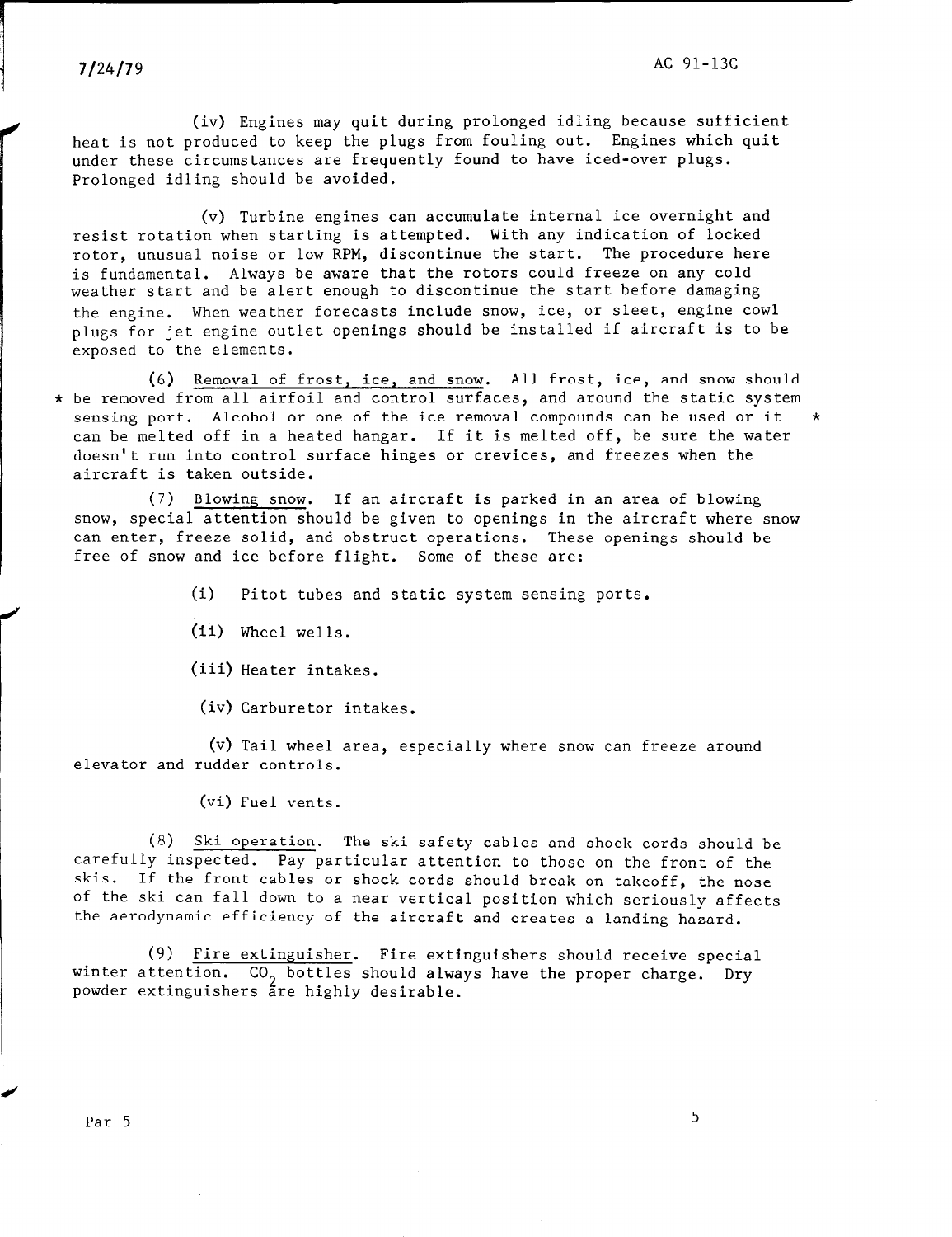#### b. Taxiing.

(1) Since skis may not have brakes, a pilot should exercise extra caution at all times during downwind/crosswind taxiing and turning.

(2) Operations on wheels are difficult in deep snow and on packed snow or ice, braking action is generally poor.

(3) During cold weather operation, special attention should be given to avoidance of snow banks along the sides of runways; they may be frozen solid.

C. Takeoff. Takeoffs in cold weather offer some distinct advantages, but they also offer special problems. A few points to remember are:

(1) Do not overboost supercharged or turbine engines. Use the applicable power charts for the pressure altitude and ambient temperature to determine the appropriate manifold pressure or engine pressure ratio. Care should be exercised in operating normally aspirated engines. Power output increases at about one percent for each ten degrees of temperature below that of standard air. At -40 degrees F, an engine might develop ten percent more than rated power even though RPM and MP limits are not exceeded.

(2) On multiengine aircraft, it must be remembered that the critical engine-out minimum control speed  $(V_{\alpha})$  was determined at sea level with a standard day temperature. Therefore,  $\frac{W}{2}$  will be higher than the publish figure during a cold weather takeoff unless the power setting is adjusted to compensate for the lower density altitude.

(3) With reciprocating engines, use carburetor heat as required. In some cases, it is necessary to use heat to vaporize the fuel. Gasoline does not vaporize readily at very cold temperatures. Do not use carburetor heat in such a manner that it raises the mixture temperature to freezing or just a little below. In such cases, it may be inducing carburetor icing. An accurate mixture temperature gauge is a good investment for cold weather operation. On  $\frac{1}{2}$  some order of  $\frac{1}{2}$  and  $\frac{1}{2}$  and  $\frac{1}{2}$  and  $\frac{1}{2}$  and  $\frac{1}{2}$  and  $\frac{1}{2}$  and  $\frac{1}{2}$  and  $\frac{1}{2}$  and  $\frac{1}{2}$  and  $\frac{1}{2}$  and  $\frac{1}{2}$  and  $\frac{1}{2}$  and  $\frac{1}{2}$  and  $\frac{1}{2}$  and some occasion meno aos cosa newence openación,<br>Italiano ba caribable to use carbo

(4) If icing conditions exist, use the anti-ice and deice equipment  $\alpha$  outlined in the Airplane Flight Manual. If the aircraft is turbine powered, us such the approximation of the condition of the condition of the condition of the condition, the condition of use the appropriate power charts for the condition, bearing in mind that the use of bleed air will, in most cases, affect the aircraft's performance.

d. Climb Out. During climb out in aircraft equipped with reciprocating engines on close watch on contract chapped when recept ocaling completes, week a crose watch on cyrrider head temperature. Bue to the in cooling air flow which results from the installation of baffles for cold weather operation, and the possibility of temperature inversions, it is possible to over heat the engine at normal climb speeds. If the head temperature<br>nears the critical stage, increase the airspeed or open the cowl flaps or both.

6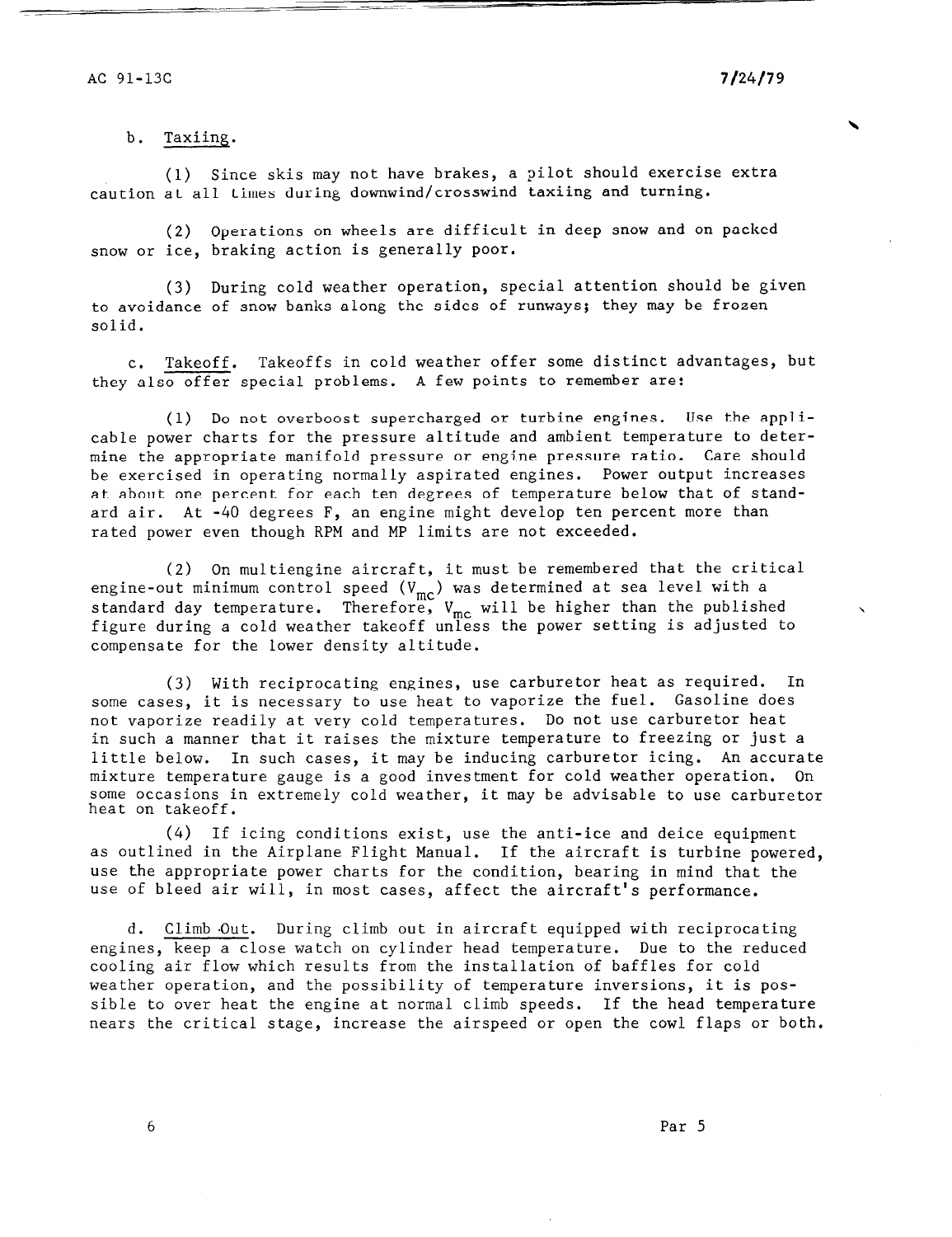#### e. En Route.

(1) Weather. Weather conditions vary considerably in cold climates. In the more remote sections of the world, weather reporting stations are generally few and far between; therefore, considerable reliance must be made on pilot reports.

(i) Snow showers and white outs. Snow showers are, of course, quite prevalent in colder climates. When flying into a shower, a pilot should be prepared to go on instruments since visual reference may be quickly lost. White out is another hazard which has claimed as its victims some very competent pilots. This is a condition in which there are no contrasting ground features in the pilot's visibility range. Obviously the smaller the visibility range, the more chance there is of a white out. However, a white out can occur in good visibility conditions. A whiteout condition calls for an immediate shift to instrument flight; the pilot should be prepared for this both from the standpoints of training and aircraft equipment. If icing conditions are anticipated or exist, be certain that the anti/deice equipment is put into operation soon enough so it may function in the manner for which it was designed; i.e., anti-ice equipment is to prevent ice formation, not to eliminate ice that has built-up.

#### (2) Survival gear and clothing.

(i) If the country over which the flight is planned is such that a survival problem would be created in a forced landing, appropriate survival gear should be carried. Survival gear will vary with individual needs, temperature, and routes. There are many fine survival kits on the market. Some fixed-base operators offer these kits for rent. Probably the most important piece of survival gear is the clothing of the aircraft occupants. Survival clothing should be worn as much as possible or kept handy so that if the aircraft is forced down and a fire ensues, the survival clothing will not be lost.

(ii) In the event of an accident in sparsely populated areas, proper operation of your emergency locator transmitter can help the search party locate you.

## $(3)$  Skis.

(i) The installation of skis will cut cruising speed to some extent. In addition to some loss of aerodynamic efficiency, skis have other disadvantages. They require more care in operation because bare spots must be avoided to keep from wearing the bottom coating of the skis. The bottom coating to keep from wearing the bottom coating of the skis. The bottom that the very useful for the skis performancy. There is an anti-friction of the skip of the skip and with an tape which is very useful for this purpose. Skis equipped with anti-friction coating do not freeze to the surface as do those with bare metal exposed to the snow. Another method of keeping skis from freezing to the surface is to taxi the aircraft onto poles placed across and under the skis. This prevents con-<br>tact with the snow or ice for most of the length of the ski.

 $\overline{7}$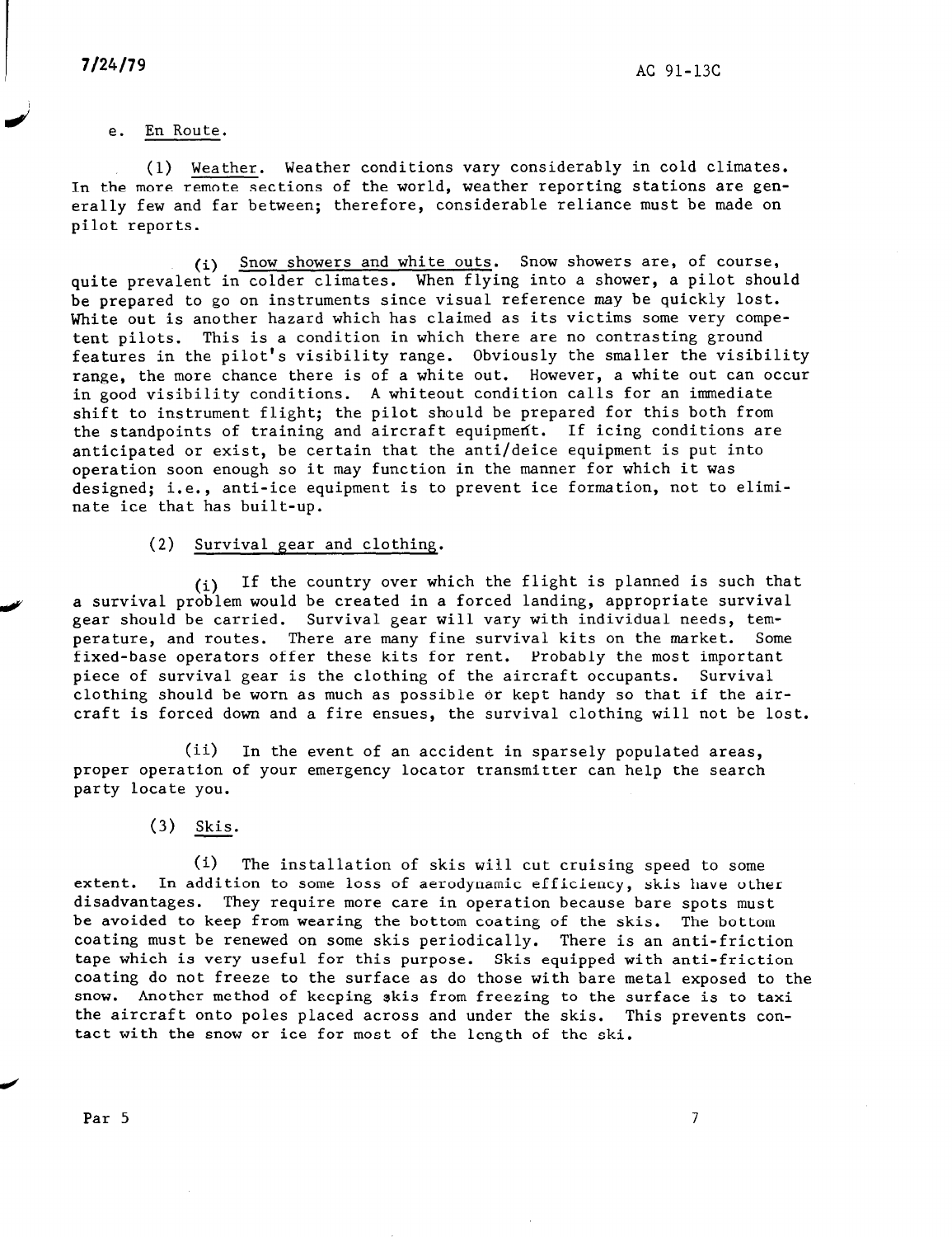(ii) Extra care during takeoff and landing is also recommended. \ Rutted snow and ice can cause loss of control and even failure of skis or landing gear parts. Deep snow can adversely affect ski operation, causing prolonged takeoff runs. In this case, experienced operators pack a takeoff path with snow shoes or taxi back and forth until an adequately packed runway is available.

## f. Let Down.

(1) Engine operation. During let down, there may be a problem of keeping the engine warm enough for high-power operation if needed. It may be desirable to use more power than normal, which may require extension of gear or flaps to keep the airspeed within limits. Carburetor heat may also be necessary to help vaporize fuel and enrich the mixture. During descent, turbine-powered aircraft often require that speed brakes/flaps/gear be extended to create drag. This permits adequate power to be maintained to supply bleed air for the anti/deice equipment while holding the desired airspeed.

## (2) Blowing snow and ice fog.

(i) Blowing snow can be a hazard on landing, and a close check should be maintained throughout the flight as to the weather at destination. If the weather pattern indicates rising winds, then blowing snow may be expected and may necessitate an alternate course of action.

(ii) Ice fog is a condition which may occur in calm wind conditions at temperatures of -25 degrees F and colder. It is most likely found close to populated areas.

(iii) Both of these conditions can form very rapidly and are commonly associated with otherwise clear en route weather. Carefully check the forecast weather with such possibilities in mind.

# g. Landing.

(1) Landing surfaces can be very treacherous in cold weather operations. Be aware of other hazards such as snow banks on the sides of the runways and poorly marked runways. Information about runway surface conditions should be obtained, but if it is not readily available, the time the time to contribute the aircraft forces for some snow drifts or other or other or other or other or other or other or other states

(2) Ski wheels. Ski wheel combinations are popular and very convenient; however, the taken the taken to make the property convenience of the property of the property of the property of the property of the property of the property of the property of the property of the property of the pro runcy nowevery care made be cannot to make the prop

(3)  $\mathbf{p}_{\text{ref}}$  and  $\mathbf{p}_{\text{ref}}$  is equipped with its equipped with is equipped with its equipped with is equipped with  $\mathbf{p}_{\text{ref}}$ reversible properties or the serverse or three interests of the matter that the matter of the server of the servers reversible propellers or thrust reversers, remember that their use may reduce your forward visibility by blowing snow. Foreign object damage can also be caused by reverse thrust at slow forward speeds on unimproved surfaces.